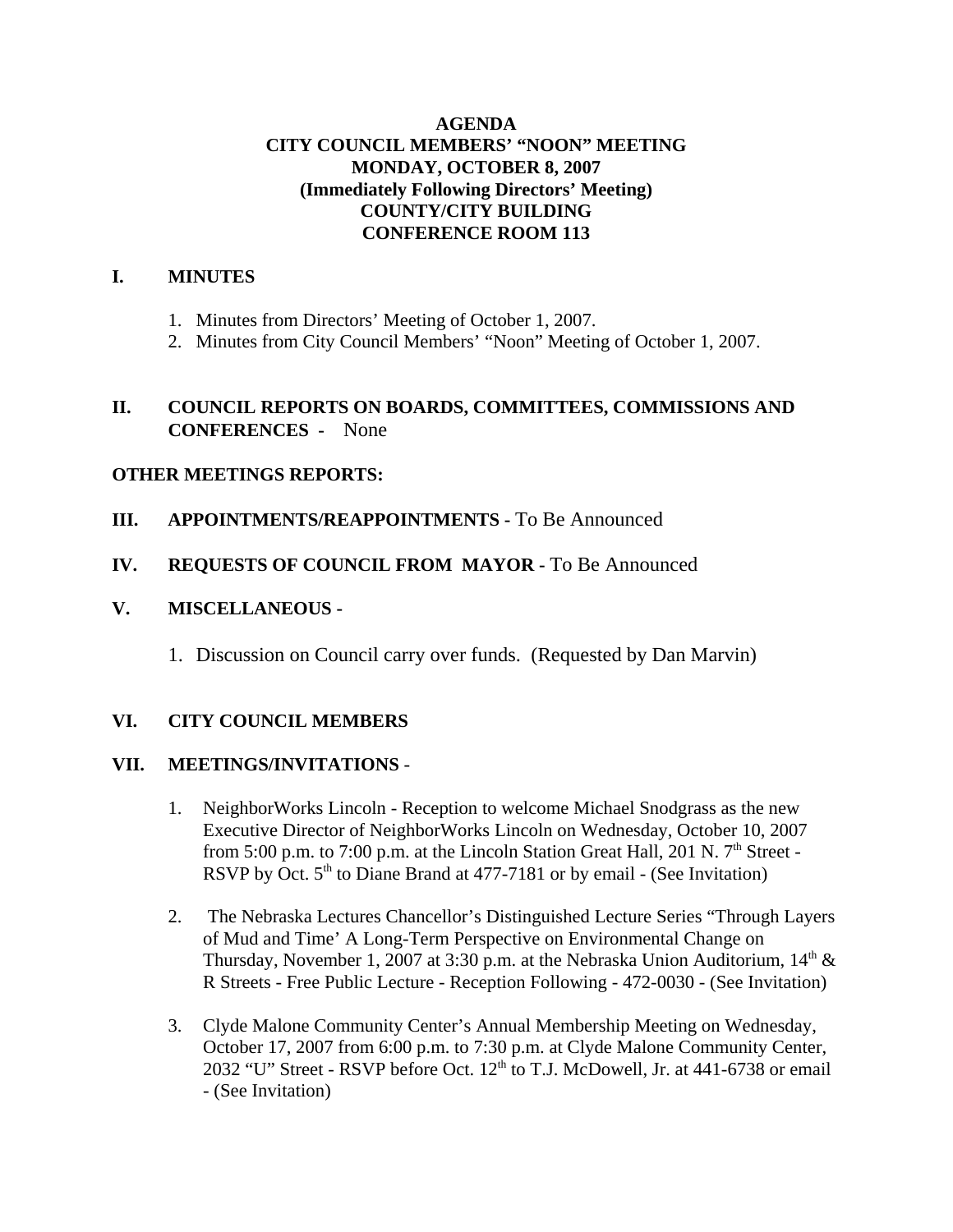- 4. Voices of Hope Annual Open House & Candlelight Vigil on Thursday, October 18, 2007 at 2545 N. Street - 5:30 p.m. to 7:30 p.m., Open House - 7:30 p.m. to 8:00 pm, Candlelight Vigil - 476-2110 - (See Invitation)
- 5. The Links at Lincoln and Lindsey Management Co., Inc. invites you to be their guest at the VIP Grand Opening Events and Golf Tournament at 375 Fletcher Avenue on Friday, October 12, 2007 - Noon, Catered Lunch - 1:00 p.m., Special Recognition and Ribbon Cutting Ceremonies - 1:15 p.m., Four-Person Golf Scramble (9-Holes) - 5:00 p.m., Golf Awards & Snacks - RSVP by Oct.  $8<sup>th</sup>$  - (See Invitation)
- 6. The Near South Neighborhood Association invites you to be their guest at their Annual Meeting and Neighborhood Potluck on Sunday, October 14, 2007 at 5:30pm at First Plymouth Church,  $20<sup>th</sup>$  & "D" Street - RSVP to Cathy Beecham at 438-0615 or by email - (See Invitation)
- 7. Public Hearing Cardwell Branch Watershed Master Plan at the Planning Commission Meeting on Wednesday, October 10, 2007 at 1:00 p.m., City Council Chambers, County/City Building - (See Invitation)
- 8. On Thursday, October 18, 2007 the Lincoln Community Learning Centers will be celebrating Lights On Afterschool at a variety of sites across the city. We invite you to join us for a special event at Arnold Elementary to celebrate Lights On Afterschool, and One Book One Family. At Arnold Community Learning Center, 5300 W. Knight Drive from 6:00 p.m. to 7:30 p.m. - 6:00 p.m., Reading of the Afterschool Proclamation by John Spatz - 6:15 p.m., Book discussion of "Beads on One String" - 6:45 p.m., Dinner - RSVP to Dayna at 402-310-3909 or by email - (See Invitation)

### **VIII. ADJOURNMENT**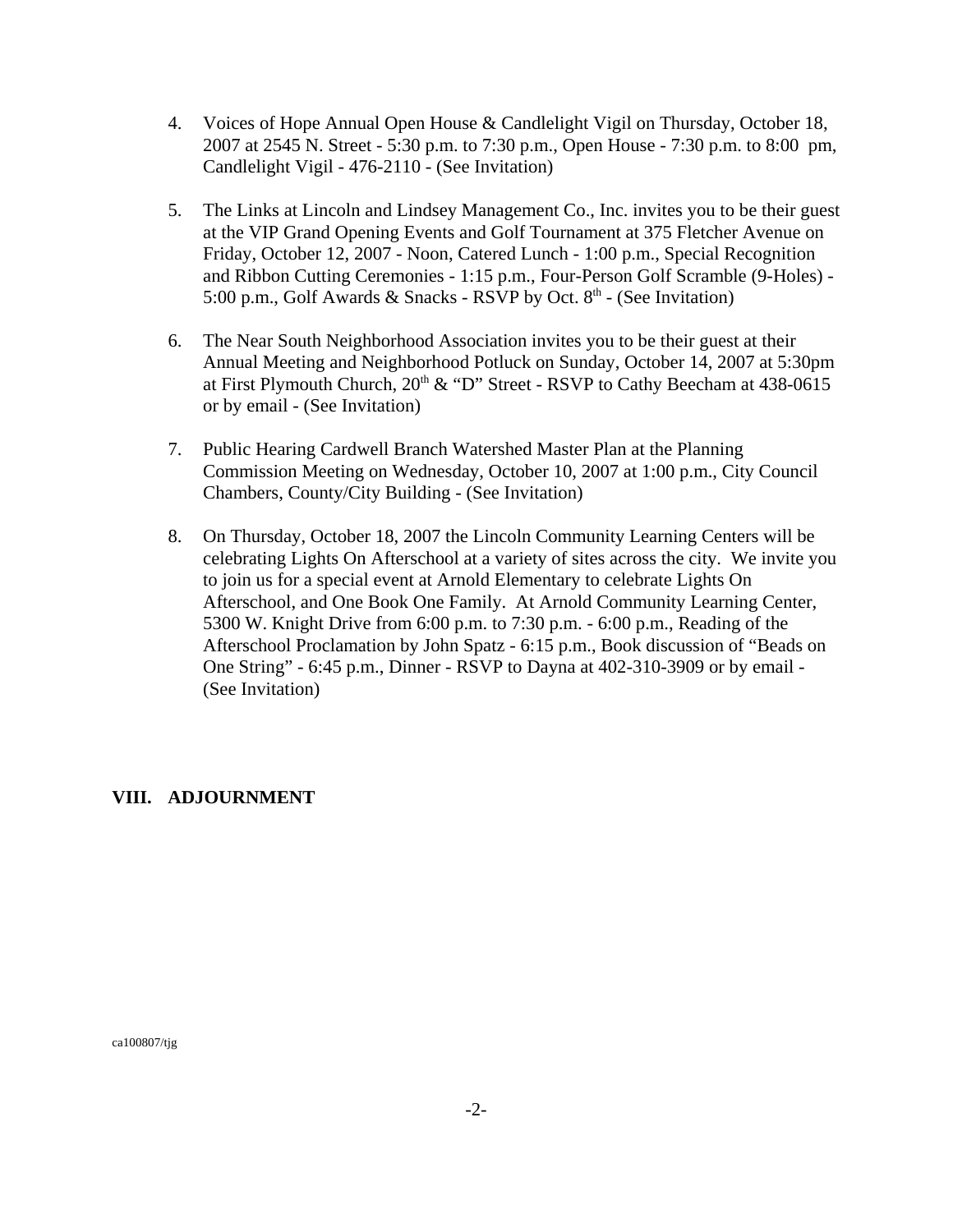### **MINUTES CITY COUNCIL MEMBERS' "NOON" MEETING MONDAY, OCTOBER 8, 2007 COUNTY/CITY BUILDING, ROOM 113**

**Members Present:** Dan Marvin, Chair; Robin Eschliman, Vice-Chair; Jon Camp; Doug Emery; John Spatz and Ken Svoboda.

### **Members Absent:** Jonathan Cook

**Others Present:** Rick Hoppe, Administrative Aide to the Mayor; Denise Pearce, Mayoral Aide; Trish Owen, Mayoral Aide; Dana Roper, City Attorney; Kyle Fischer, Lincoln Chamber of Commerce; Deena Winter, Lincoln Journal Star; Mary Meyer, City/County Clerk and other interested parties.

Copy of the Nebraska Open Meetings Act posted on rear wall of Room 113.

Chair Marvin opened the meeting at 11:32 a.m.

## **I. MINUTES**

- 1. Minutes from Directors' Meeting of October 1, 2007.
- 2. Minutes from City Council Members' "Noon" Meeting of October 1, 2007.

Marvin called for approval of above meeting minutes. With no corrections minutes approved by acclamation.

## **II. COUNCIL REPORTS ON BOARDS, COMMITTEES, COMMISSIONS AND CONFERENCES**

### **Nebraska Innovation Zone Commission (NIZC) - Svoboda**

Svoboda stated the NIZC meeting was held on October 4, 2007 and they received an update from the HDR - Olson Team regarding the comprehensive plan study. They're on schedule, and will start the middle of this month having meetings with the different interest groups. Believe on the  $18<sup>th</sup>$ , the  $23<sup>rd</sup>$  or  $25<sup>th</sup>$  notices will be sent stating this information to anyone wanting to participate. Svoboda added his two year term of being NIZC chair ended as of the October meeting, and Brenda Gunn, Assistant Administrator of LaVista is now chair.

## **OTHER MEETINGS REPORTS:**

## **III. APPOINTMENTS/REAPPOINTMENTS (Attachment A)**

Pearce stated a few came due in September and the Mayor is now appraising.

## **IV. REQUESTS OF COUNCIL FROM MAYOR**

Hoppe gave account on continuing efforts to have the Lincoln-Omaha City Council meeting, with possible dates of October 31<sup>st</sup>, November 1<sup>st</sup>, or November 2<sup>nd</sup>, at 1:30 to 3:30 pm. Pleased with Council members stating their availability for this time, and therefore predict a good turnout. The next question is the agenda. Hoppe thought, and possibly Council wants to discuss ideas now, or later, and then he would put together a list. Will work with Chairman Marvin, or whomever Council designates, and compile agenda, and somewhat finalize, continuing to negotiate back and forth with Omaha.

Marvin stated Council would take input from Hoppe. Hoppe replied he would send an email with this information, and work with everyone. Marvin said possibly a preliminary agenda and then discussion. Hoppe reiterated the time looked at is 1:30 pm to 3:30 pm. If people were available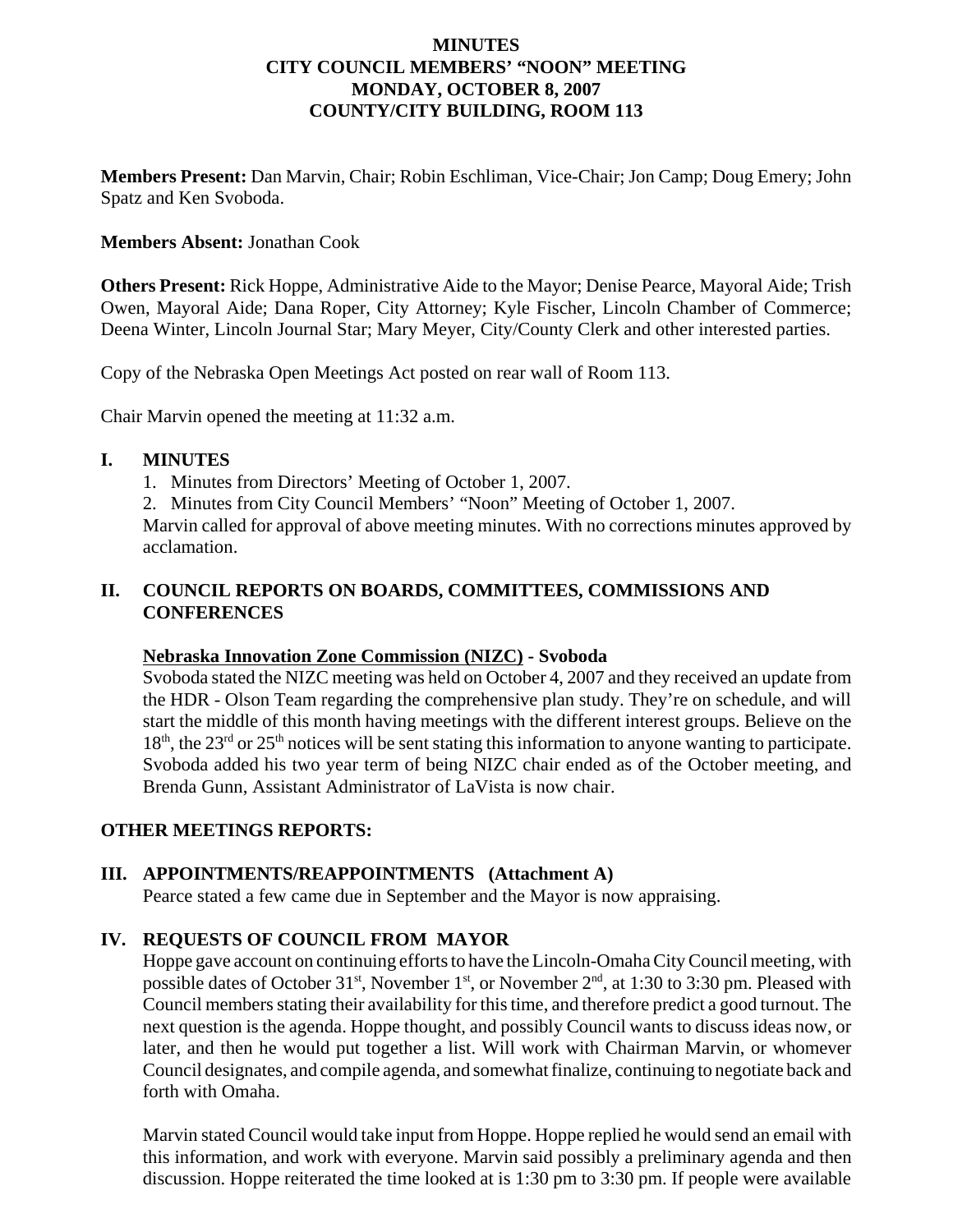could put a luncheon together for anyone who could attend, if we chose to.

# **V. MISCELLANEOUS**

# **1. United Way Campaign - Hoppe**

Hoppe stated Game Two of the Charitable Giving United Way Campaign is under way. The Police Gunslingers versus the Fire Department Red Dragons.

Camp asked who won Game One? Hoppe replied it is being tallied and will be announced on Monday, but would guess the City Council/Finance Fighting Accountants, who went against the Mayor's Killer Bunnies, are treading water. The United Way does the counting.

Discussion and general bantering back and forth on how count should be completed. Eschliman asked who did the posters, a very good job. Hoppe replied Rick Koepping, the Graphic Design Supervisor.

## **2. Council Carry Over Funds** - **Marvin**

Marvin informed Council he and Grammer did an audit and found the Council office produced 62,583 copies for the County at a cost to Council Office of \$1,149.77. Have now submitted bill to the County, which they will repay. Suggest this payment roll into our carry over funds. Our carry over funds now are approximately \$26,000 and after receipt of the \$1,100 will have a carry over balance of approximately \$27,000 for the City Council Office.

Marvin added he requested Finance to build into Council budget for next year the cost of \$3,624 for copying costs, which is too high, as Council was budgeting a cost which included copies for the County. If amount is budgeted for next year, and with permission of Council Members, the extra amount would go into paying costs for schools/conferences. Then possibly Council can cover the cost of the chair attending various events. Items such as the Federal Fly-In might also be considered.

Marvin stated the origin of the copy cost mistake was not the fault of anyone from the County or anyone in the City Council office. The Konica copier man does a reading of the different numbers used when anyone makes copies, and a third party from Konica was aggregating all copy cost numbers together and delivering this number to the Purchasing Department, with Council covering all costs. The copier was primarily a City copier but the mistake started in 2003, when County started making copies. Now department payment schedules are back on track with the Council recovering one year of County copying costs.

- **VI. CITY COUNCIL MEMBERS** No comments.
- **VII. MEETINGS/INVITATIONS** See invitation list.

## **VIII. ADJOURNMENT**

Marvin called for adjournment. With no other comments/discussion the meeting was adjourned by acclamation at 11:40 a.m.

Mary Meyer Clerk W:\FILES\CITYCOUN\WP\cm100807.wpdmmm